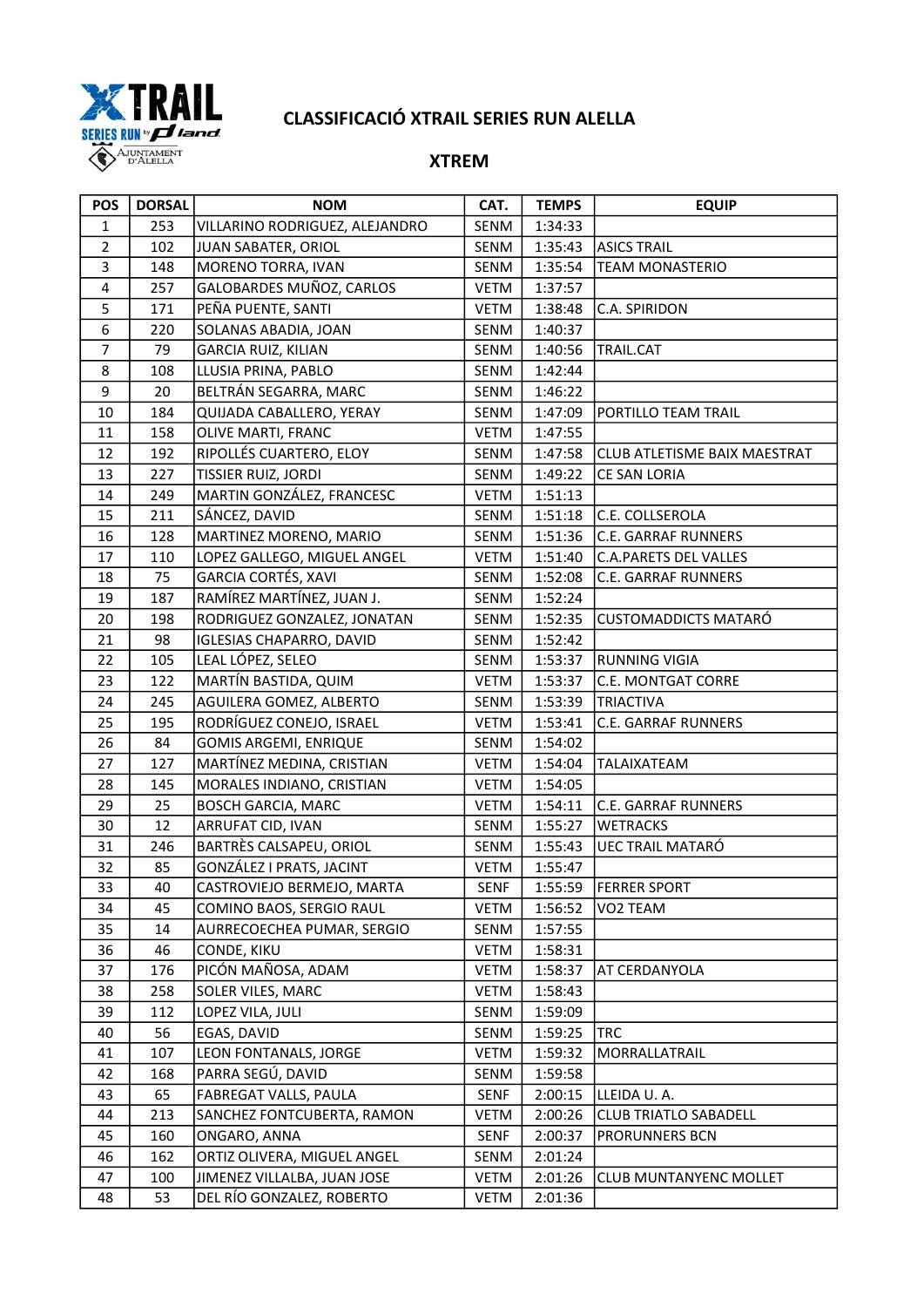

| <b>POS</b> | <b>DORSAL</b> | <b>NOM</b>                        | CAT.        | <b>TEMPS</b> | <b>EQUIP</b>               |
|------------|---------------|-----------------------------------|-------------|--------------|----------------------------|
| 49         | 99            | JIMENEZ, RAUL                     | SENM        | 2:02:07      |                            |
| 50         | 149           | MOUDAN, ACHRAF                    | SENM        | 2:02:16      | FUN RUNNERS CLUB ESPORTIU  |
| 51         | 221           | SUBIRA MUÑOZ, ISMAEL              | SENM        | 2:02:26      |                            |
| 52         | 188           | RAMOS MENDOZA, ALBERTO            | <b>VETM</b> | 2:02:56      |                            |
| 53         | 172           | PERUJO RUIZ, DIEGO                | SENM        | 2:03:01      |                            |
| 54         | 159           | OLMOS APARICIO, RUBÉN             | SENM        | 2:03:18      |                            |
| 55         | 150           | MUNICIO GONZÁLEZ-QUIJANO, MIGUEL  | SENM        | 2:03:18      | PRORUNNERS BCN             |
| 56         | 92            | HERNÁNDEZ DE PEDRO, SERGIO        | <b>VETM</b> | 2:03:20      |                            |
| 57         | 224           | SUMELL GOMEZ, ANDREU              | <b>VETM</b> | 2:04:21      |                            |
| 58         | 237           | VELDMAN, GERRIT JAN               | SENM        | 2:04:23      |                            |
| 59         | 164           | PACCHIOTTI, BELEN                 | <b>VETF</b> | 2:04:24      | FUN RUNNERS CLUB ESPORTIU  |
| 60         | 89            | <b>GUIRADO SANCHEZ, ALBERT</b>    | SENM        | 2:04:26      | <b>TITANS</b>              |
| 61         | 126           | MARTÍNEZ MARTÍ, VÍCTOR            | SENM        | 2:06:09      | <b>RV</b>                  |
| 62         | 49            | DE ALBA RODRIGUEZ, FERNANDO       | <b>VETM</b> | 2:06:23      |                            |
| 63         | 222           | SUBSOL, FLORIAN                   | SENM        | 2:06:32      |                            |
| 64         | 38            | CASANOVA, FEDERICO                | SENM        | 2:06:36      |                            |
| 65         | 236           | VAZQUEZ SANCHEZ-VILLARES, JAVIER  | SENM        | 2:07:12      | -TRIALERUS-                |
| 66         | 123           | MARTIN PEREZ, FRANCHU             | SENM        | 2:07:18      | <b>GAMTE</b>               |
| 67         | 130           | MARTINEZ VICENTE, DANIEL          | SENM        | 2:07:43      |                            |
| 68         | 144           | MONTASELL PERA, LLUÍS             | <b>VETM</b> | 2:08:02      | MAIMAKANSU                 |
| 69         | 30            | CÁLIZ CARGOL, MARC                | SENM        | 2:08:35      | <b>BEER RUNNERS GIRONA</b> |
| 70         | 73            | FREIXANET, VALENTI                | SENM        | 2:08:47      | <b>ESTRIPACRESTES</b>      |
| 71         | 21            | <b>BOLAÑOS GARCIA, TONI</b>       | SENM        | 2:08:53      |                            |
| 72         | 6             | ALVAREZ ROLLAN, ALEXIS            | SENM        | 2:08:55      |                            |
| 73         | 178           | PLANAS PAPIO, JOAN LLUIS          | SENM        | 2:08:59      |                            |
| 74         | 135           | MEDINA ALCOJOR, TXEMA             | VETM        | 2:09:05      | C.A. SPIRIDON              |
| 75         | 153           | NAVARRETE QUINTANA, ALBERT        | VETM        | 2:09:20      | ESCOLA OLÍMPIA             |
| 76         | 52            | DEL PUERTO COSENZA, DANIEL        | <b>VETM</b> | 2:09:27      |                            |
| 77         | 62            | ESSALHI ESSALHI, ISMAEL           | SENM        | 2:09:27      |                            |
| 78         | 39            | CASTRO MARTIN, RAUL               | VETM        | 2:09:37      | <b>BOMBERS BARCELONA</b>   |
| 79         | 228           | <b>TOLL PIFARRE, ROC</b>          | SENM        | 2:10:11      |                            |
| 80         | 125           | MARTINEZ GUIU, JAVIER             | SENM        | 2:10:30      | MAGIC TRAIL                |
| 81         | 51            | DE LA TORRE JIMÉNEZ, ALBERT       | SENM        |              | 2:10:55 CLUB TRIATLÓ ATLES |
| 82         | 163           | ORTIZ RUBIO, JOSE                 | VETM        | 2:10:58      |                            |
| 83         | 173           | PERULERO NUÑEZ, JORDI             | VETM        | 2:11:03      | G. A. LLUISOS              |
| 84         | 64            | FABEIRO GONZALEZ, IGNACIO         | <b>VETM</b> | 2:11:21      |                            |
| 85         | 142           | MONSERDA PEREZ, ORIOL             | <b>VETM</b> | 2:11:25      | OJU KE PASSU               |
| 86         | 250           | OMAR, ALEX                        | SENM        | 2:11:27      |                            |
| 87         | 5             | ALONSO CANTOS, MIGUEL ANGEL       | VETM        | 2:11:47      | VALLROMANES TRAIL TEAM     |
| 88         | 43            | COBACHO, RAMON                    | <b>VETM</b> | 2:12:37      |                            |
| 89         | 69            | FONT CASTELLO, ALEX               | SENM        | 2:12:59      |                            |
| 90         | 36            | CARMONA SEIXA, VÍCTOR             | SENM        | 2:13:05      | <b>MAGIC TRAIL</b>         |
| 91         | 181           | PREVOT, PIERRE                    | SENM        | 2:13:33      |                            |
| 92         | 22            | <b>BOLSICO SILVERIO, CRISTIAN</b> | SENM        | 2:13:39      |                            |
| 93         | 182           | PUÉRTOLAS MATEU, GUILLEM          | VETM        | 2:13:55      |                            |
| 94         | 114           | LOUIS, KOVALEVSKY                 | SENM        | 2:14:01      |                            |
| 95         | 147           | MORE PUJOL, BERNAT                | <b>VETM</b> | 2:14:18      |                            |
| 96         | 175           | PICARD, ETIENNE                   | SENM        | 2:15:36      | PRORUNNERS BCN             |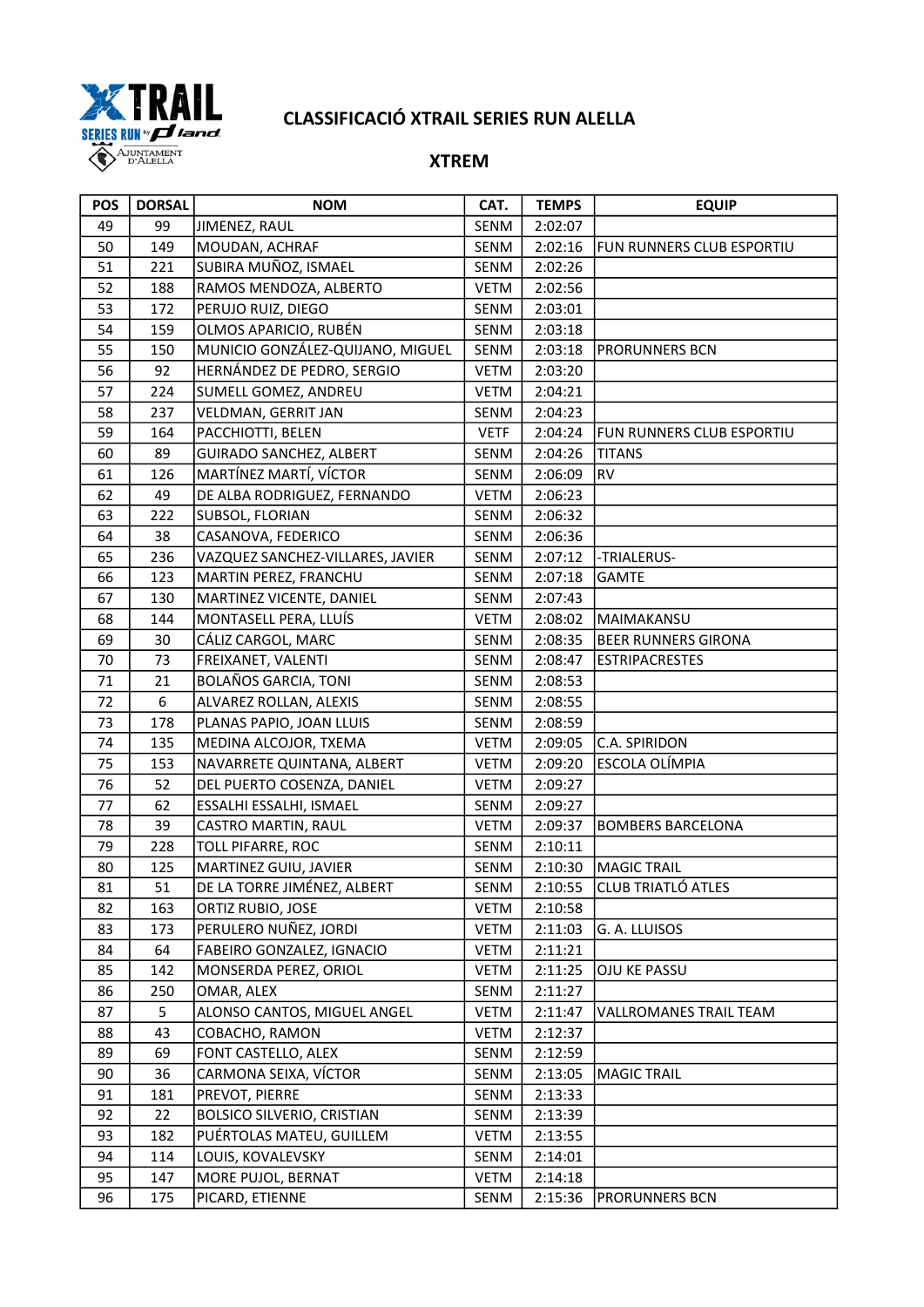

| <b>POS</b> | <b>DORSAL</b>  | NOM                          | CAT.        | <b>TEMPS</b> | <b>EQUIP</b>                 |
|------------|----------------|------------------------------|-------------|--------------|------------------------------|
| 97         | 241            | VILCHEZ MORENO, TONI         | <b>VETM</b> | 2:15:42      | <b>ATLETISMO PARETS</b>      |
| 98         | 132            | MASSANA MELCHOR, EDUARD      | SENM        | 2:15:46      |                              |
| 99         | 72             | FRANCHINI, CESARE            | SENM        | 2:16:12      |                              |
| 100        | 234            | VALLES BERNAT, MARC          | SENM        | 2:16:13      |                              |
| 101        | 131            | MARTOS ARRIBAS, MARIBEL      | <b>VETF</b> | 2:16:25      | WERFENRUNNERS                |
| 102        | 42             | CLEMENT, THUMY               | SENM        | 2:16:28      |                              |
| 103        | 74             | GANANCIA, DAVID              | SENM        | 2:16:29      |                              |
| 104        | 19             | BELMONTE CUBELLS, XAVIER     | SENM        | 2:16:30      | <b>DIR</b>                   |
| 105        | 229            | <b>TORRENTS, GREGORY</b>     | SENM        | 2:16:32      |                              |
| 106        | 50             | DE JUAN PAPASEY, SERGIO      | VETM        | 2:16:32      |                              |
| 107        | 180            | PRAT JIMENEZ, SARAY          | <b>SENF</b> | 2:16:34      | PRORUNNERS BCN               |
| 108        | 37             | CARNICERO RODRIGUEZ, QUIQUE  | VETM        | 2:16:36      | <b>HALSA &amp; TRAINING</b>  |
| 109        | 191            | RIPA, ALBERTO                | VETM        | 2:16:43      |                              |
| 110        | 71             | FONTRODONA PALOMARES, RAQUEL | <b>VETF</b> | 2:16:56      | <b>RUNNING VIGIA</b>         |
| 111        | 154            | NAVARRO, RAFA                | VETM        | 2:17:20      | RUNNERS ESPANYOL             |
| 112        | 201            | RODRÍGUEZ RAMÍREZ, JUAN JOSÉ | VETM        | 2:17:24      |                              |
| 113        | 78             | <b>GARCIA RUBIO, ALBERTO</b> | SENM        | 2:17:44      |                              |
| 114        | 83             | <b>GODOY GARAY, FRAN</b>     | <b>VETM</b> | 2:18:35      |                              |
| 115        | 233            | USIETO CELDRAN, FER          | <b>VETM</b> | 2:18:57      | XINOXANO ALELLA              |
| 116        | 16             | BAQUERO PEREZ, BELINDA       | <b>SENF</b> | 2:19:00      | PEÑA GUARA                   |
| 117        | 203            | RUIZ CASTRO, DAVID           | VETM        | 2:19:30      | <b>RUNNING VIGIA</b>         |
| 118        | 9              | ARCHILLA ORTEGA, ADRIÀ       | SENM        | 2:19:40      |                              |
| 119        | $\overline{7}$ | AMMENDOLA, MARIA             | <b>SENF</b> | 2:19:54      | FITPACKBARCELONA             |
| 120        | 138            | MIER CERVANTES, MARC         | SENM        | 2:20:07      | $TRI+9$                      |
| 121        | 186            | RAMÍREZ CRESPÍN, AGUS        | <b>VETM</b> | 2:20:08      | <b>RUNNING VIGIA</b>         |
| 122        | 124            | MARTINEZ GOMEZ, VICTOR       | VETM        | 2:20:44      | FUN RUNNERS CLUB ESPORTIU    |
| 123        | 179            | PORRAS, RUBEN                | SENM        | 2:20:51      |                              |
| 124        | 170            | PENÍN GONZALEZ, ÁNGEL        | SENM        | 2:20:52      | A4ELKM                       |
| 125        | 109            | LOPEZ ALVAREZ, PEDRO         | <b>VETM</b> | 2:21:06      | <b>MADTEAM</b>               |
| 126        | 204            | SABATE ARROYO, ARNAU         | SENM        | 2:21:46      |                              |
| 127        | 59             | ERTA SOLANS, AGUSTÍ          | VETM        | 2:21:49      | PRORUNNERS BCN               |
| 128        | 166            | PARAREDA VENTURA, MERITXELL  | <b>SENF</b> | 2:21:53      |                              |
| 129        | 90             | GUTIÉRREZ, ANTONIO           | VETM        | 2:22:03      | <b>RUNNING VIGIA</b>         |
| 130        | 134            | MEDINA, JULIA                | <b>VETF</b> | 2:22:36      | C.A. SPIRIDON                |
| 131        | 167            | PARÉS MONGUILLOT, BERNAT     | SENM        | 2:22:54      | <b>OUTDOOR CIRCUITS</b>      |
| 132        | 185            | RÀMIA, MARC                  | SENM        | 2:22:58      | UEC TRAIL MATARÓ             |
| 133        | 210            | SALVADOR GAZQUEZ, ANNA       | <b>VETF</b> | 2:23:08      |                              |
| 134        | 60             | ESPAÑA HERRERO, JHONATAN     | SENM        | 2:23:22      | RIOTUERTO SPORT TEAM         |
| 135        | 207            | SALA SANGLAS, JOAN           | SENM        | 2:23:29      | <b>ESTRIPACRESTES</b>        |
| 136        | 32             | CAMÍ CONEJERO, VÍCTOR        | SENM        | 2:23:38      | CLUB EXCT UEC ANOIA          |
| 137        | 208            | SALAS, TONI                  | VETM        | 2:23:50      |                              |
| 138        | 29             | CALI CABEZA, JOSEP           | <b>VETM</b> | 2:23:50      | <b>RUNBCN</b>                |
| 139        | 206            | SABSATE SANCHEZ, JERONI      | <b>VETM</b> | 2:23:52      | C.E. SANSA SUA TOT           |
| 140        | 161            | ORTIGOSA DOMINGUEZ, ADRIÁN   | SENM        | 2:24:29      |                              |
| 141        | 111            | LÓPEZ NÚÑEZ, JORDI           | <b>VETM</b> | 2:24:46      | <b>C.A.PARETS DEL VALLES</b> |
| 142        | 174            | PETERSEN, WALTER             | <b>VETM</b> | 2:24:48      |                              |
| 143        | 8              | APARICIO RUPP, PHILIPP       | SENM        | 2:25:32      |                              |
| 144        | 47             | COUSAERT, LOUIS              | SENM        | 2:25:44      |                              |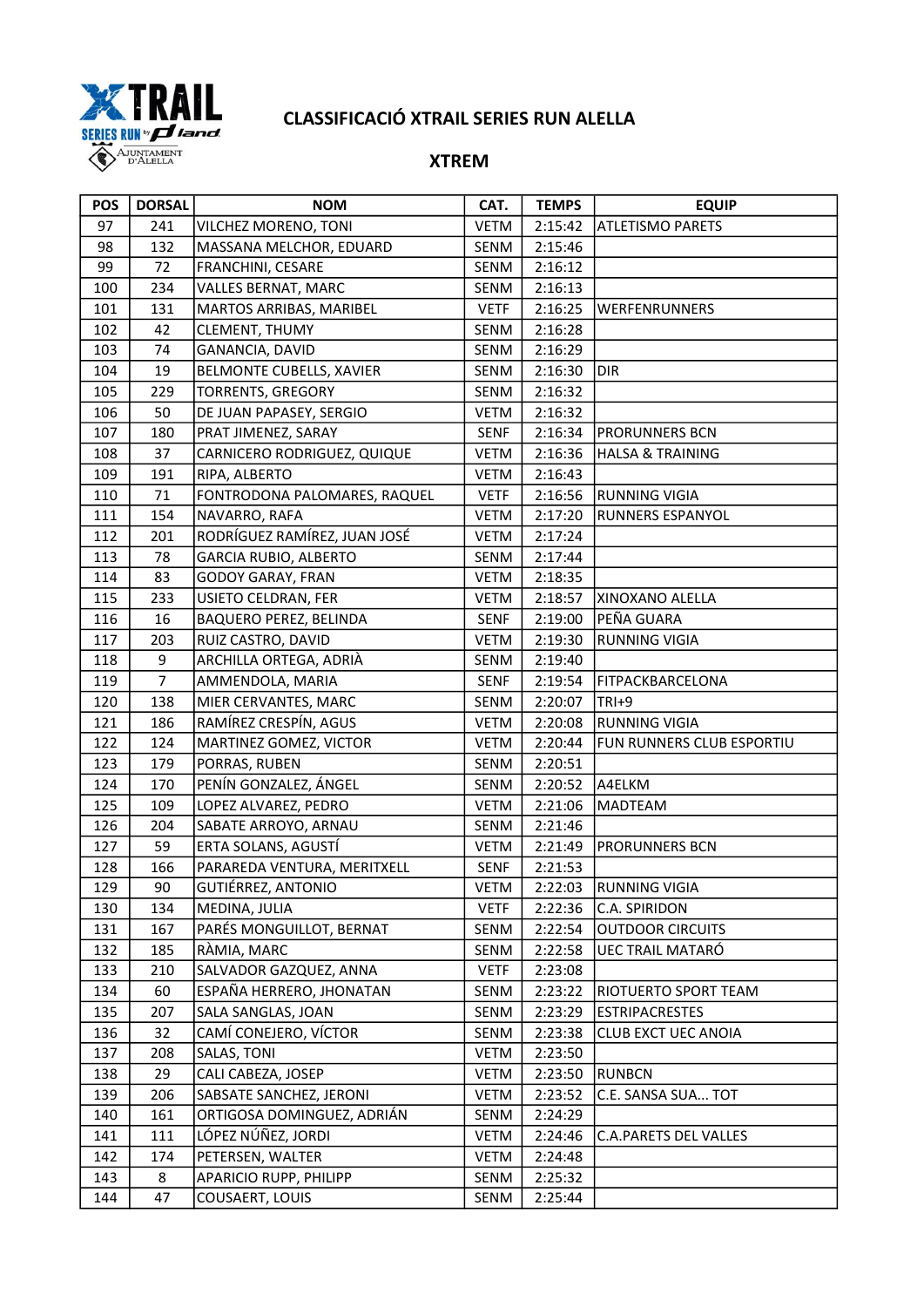

| <b>POS</b> | <b>DORSAL</b> | <b>NOM</b>                       | CAT.        | <b>TEMPS</b> | <b>EQUIP</b>                |
|------------|---------------|----------------------------------|-------------|--------------|-----------------------------|
| 145        | 231           | TREVIÑO CABOT, MOISÈS            | SENM        | 2:25:52      |                             |
| 146        | 118           | MAIZ RUBIO, OMAR                 | SENM        | 2:25:53      |                             |
| 147        | 63            | ESTEBAN FELIU, CARLOS            | SENM        | 2:25:58      |                             |
| 148        | 34            | CARBONELL ORTEGA, DAVID          | <b>VETM</b> | 2:26:01      | <b>NICK</b>                 |
| 149        | 259           | FERRER FERRER, XISCO             | SENM        | 2:26:33      |                             |
| 150        | 255           | CASADO, MARTA                    | <b>VETF</b> | 2:26:58      | <b>BSIDE</b>                |
| 151        | 216           | SEGUEL GARCIA, SERGIO            | <b>VETM</b> | 2:27:10      | FUN RUNNERS CLUB ESPORTIU   |
| 152        | 169           | PAVÓN FERNANDEZ, MARCOS          | <b>VETM</b> | 2:27:11      | FENIX RUNNER'S.             |
| 153        | 219           | SERRANO HEREDIA, ALBERTO         | SENM        | 2:27:24      |                             |
| 154        | 244           | ZURITA VISAL, FERNANDO           | <b>VETM</b> | 2:28:00      | C. A. RUNNING               |
| 155        | 54            | DÍAZ RIOS, TONI                  | SENM        | 2:29:04      | <b>RUNNING VIGIA</b>        |
| 156        | 77            | <b>GARCIA PALAO, PERE</b>        | <b>VETM</b> | 2:29:23      |                             |
| 157        | 260           | FERNANDEZ MAS, ANTONI            | SENM        | 2:29:40      | <b>GEIEG TRIATLO</b>        |
| 158        | 136           | MENUTTI MESA, VALENTÍN ALEJANDRO | SENM        | 2:30:01      |                             |
| 159        | 13            | ARTEAGA GASCÓ, SANDRA            | <b>VETF</b> | 2:30:03      | <b>WETRACKS</b>             |
| 160        | 252           | SEGARRA GUSI, MARC               | <b>VETM</b> | 2:30:18      | TRAINING TRAIL TEAM         |
| 161        | 11            | ARMENDARES I CALVET, ENRIC       | VETM        | 2:30:31      |                             |
| 162        | 251           | PALOMAR ALCARAZ, ADRIÀ           | VETM        | 2:31:06      | RUNNERS ESPANYOL            |
| 163        | 214           | SANCHEZ MERCADER, SERGIO         | VETM        | 2:31:24      | SANT MATEU 993              |
| 164        | 155           | NAVARRO MORÉ, MARC               | SENM        | 2:31:30      | <b>BTQI RUNNERS</b>         |
| 165        | 4             | ALCALA PIÑOL, JORDI              | <b>VETM</b> | 2:31:41      | <b>FURGO</b>                |
| 166        | 66            | FERNÁNDEZ ALMENDROS, RAÚL        | SENM        | 2:32:10      |                             |
| 167        | 76            | GARCÍA GOMEZ, SERGIO             | SENM        | 2:33:04      |                             |
| 168        | 189           | REVILLA CALVO, LLUÍS             | <b>VETM</b> | 2:33:05      | <b>UEC TRAIL MATARÓ</b>     |
| 169        | 141           | MOLTÓ PRATS, IVÁN                | SENM        | 2:33:11      |                             |
| 170        | 119           | MANSILLA PUEBLA, JUAN CARLOS     | SENM        | 2:34:07      |                             |
| 171        | 200           | RODRIGUEZ NAVAS, AMPARO          | <b>VETF</b> | 2:34:13      | C.E. KATRINES               |
| 172        | 137           | MERINO NAVAS, JAVIER             | VETM        | 2:34:14      | FUN RUNNERS CLUB ESPORTIU   |
| 173        | 226           | TERRADES CAIRETA, CRISTINA       | <b>VETF</b> | 2:34:22      |                             |
| 174        | 225           | TAYLOR, NEIL                     | SENM        | 2:34:37      |                             |
| 175        | 133           | MAURI ROLDÁN, CARLES             | <b>VETM</b> | 2:34:40      | <b>SANT MATEU 993</b>       |
| 176        | 18            | <b>BATET MIGUEL, XAVIER</b>      | SENM        | 2:35:18      |                             |
| 177        | 152           | MUÑOZ SÁNCHEZ, ANTONIO           | VETM        | 2:36:09      | MORRALLATRAIL               |
| 178        | 223           | <b>SUCH SUAREZ, IGNASI</b>       | VETM        | 2:36:35      |                             |
| 179        | 95            | HUERTA LLUCH, ORIOL              | SENM        | 2:36:55      |                             |
| 180        | 80            | GARRE ROLDAN, RUBÉN              | <b>VETM</b> | 2:37:35      | C.E. GARRAF RUNNERS         |
| 181        | 86            | GONZÁLEZ MUT, ORLANDO            | <b>VETM</b> | 2:37:39      | <b>C.E. GARRAF RUNNERS</b>  |
| 182        | 41            | CHABBAL, LAURENT                 | <b>VETM</b> | 2:37:43      |                             |
| 183        | 248           | LAPEÑA TORRES, SALVADOR          | <b>VETM</b> | 2:38:14      |                             |
| 184        | 120           | MARIN MORODO, DAVID              | <b>VETM</b> | 2:38:30      | <b>TECNIRUNNER</b>          |
| 185        | 230           | TORRES SANCHEZ-GIL, VICENÇ       | <b>VETM</b> | 2:38:39      | TEAM ONE DIABETES CHALLENGE |
| 186        | 247           | HERNAN, CHRISTIAN                | SENM        | 2:39:00      |                             |
| 187        | 23            | BORRELL, JOAN_MARIA              | VETM        | 2:39:40      |                             |
| 188        | 91            | GUZMÁN AGUI, CECILIA             | <b>SENF</b> | 2:39:40      |                             |
| 189        | 129           | MARTÍNEZ PRINGE, GONZALO JAVIER  | VETM        | 2:40:58      | CLUB ATLÈTIC RUNNING        |
| 190        | 157           | NUÑEZ COLLADO, CARLOS            | SENM        | 2:42:47      |                             |
| 191        | 190           | RIFÀ BERENGUER, GLÒRIA           | <b>VETF</b> | 2:43:23      | CLUB ATLÈTIC RUNNING        |
| 192        | 24            | <b>BORRELL, NURIA</b>            | <b>VETF</b> | 2:43:39      |                             |